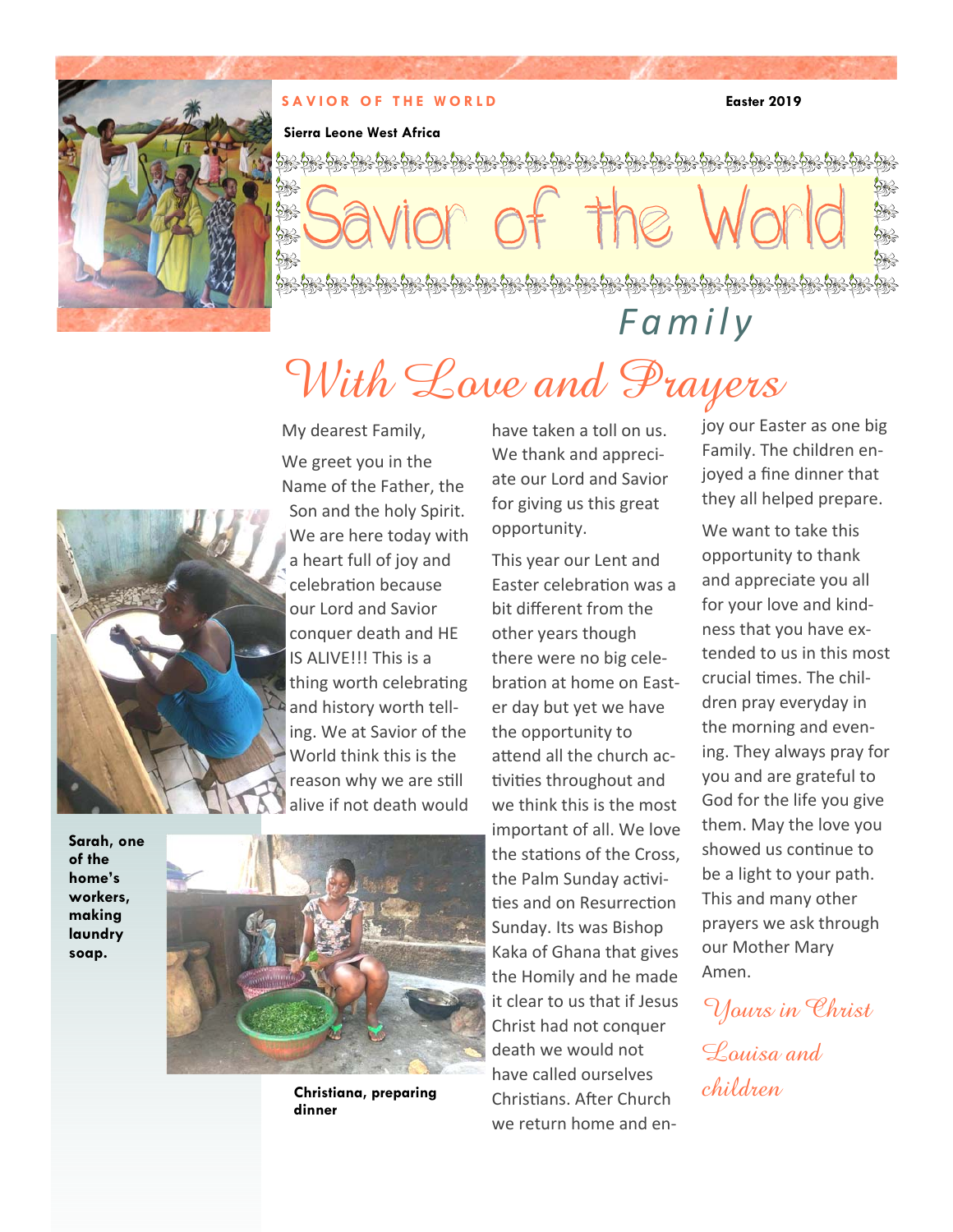**We are hoping to find friends that resemble the Moslem boy Aristogen. These are friends who want always to do what is right before God.** 

## **Aristogen, the Brave Moslem Boy**

*Dear Louisa, children, and all the sponsors, donors, and benefactors of the Savior of the World Family,*

Brothers and sisters in Christ, may the Peace of Jesus Christ be with you now and always!

During the Easter season, we hear a series of Gospels where Jesus speak about gifts that God has given us, the gifts of baptism and the Eucharist (Holy Communion), gifts that give us new life, identify us as children in God's family and assure us of loving unity with Jesus. Jesus also may shock us a little bit by giving us the sure implication that if we do not receive these gifts, we cannot enter heaven.

This is what Jesus says to Nicodemus about baptism: "In all truth I tell you, no one can see the kingdom of God without being born from above… In all truth I tell you, no one can enter the kingdom of God without being born through water and the Spirit… Do not be surprised when I say: you must be born from above" (see Jn. 3:3-8).

About the Eucharist, Jesus says: "In all truth I tell you, if you do not eat the flesh of the Son of man and drink his blood, you have no life in you."

A Moslem child, Aristogen, was about ten years old and would visit my house every day. It was obvious that he was learning the truth about Jesus. It was also obvious that he wanted to be baptized, but he knew his parents would not give him permission. He had a little brother and sister; and so because he was the elder brother, he knew he had some responsibility for his younger brother and sister.

What did this ten-yearold child do? He baptized his younger

brother and sister. He used the right words for baptism. With his sister, he said: "Drita, I baptize you in the name of the Father and of the Son and of the Holy Spirit." He made sure that while he was saying those words he was pouring water over the head of his little sister. He did the same for his brother, Fatmire. He then told both of them correctly that they could be happy now because they were Christian.

Aristogen knew that Jesus has given us the Holy Sacrifice of the Mass; and it is during the Mass that Jesus becomes really present under the appearances of bread and wine. When I asked a large group of children one day, "When do the bread and wine become the Body and Blood of Christ?" Aristogen gave me the correct answer: When the bishop or the *(Continued on page 3)*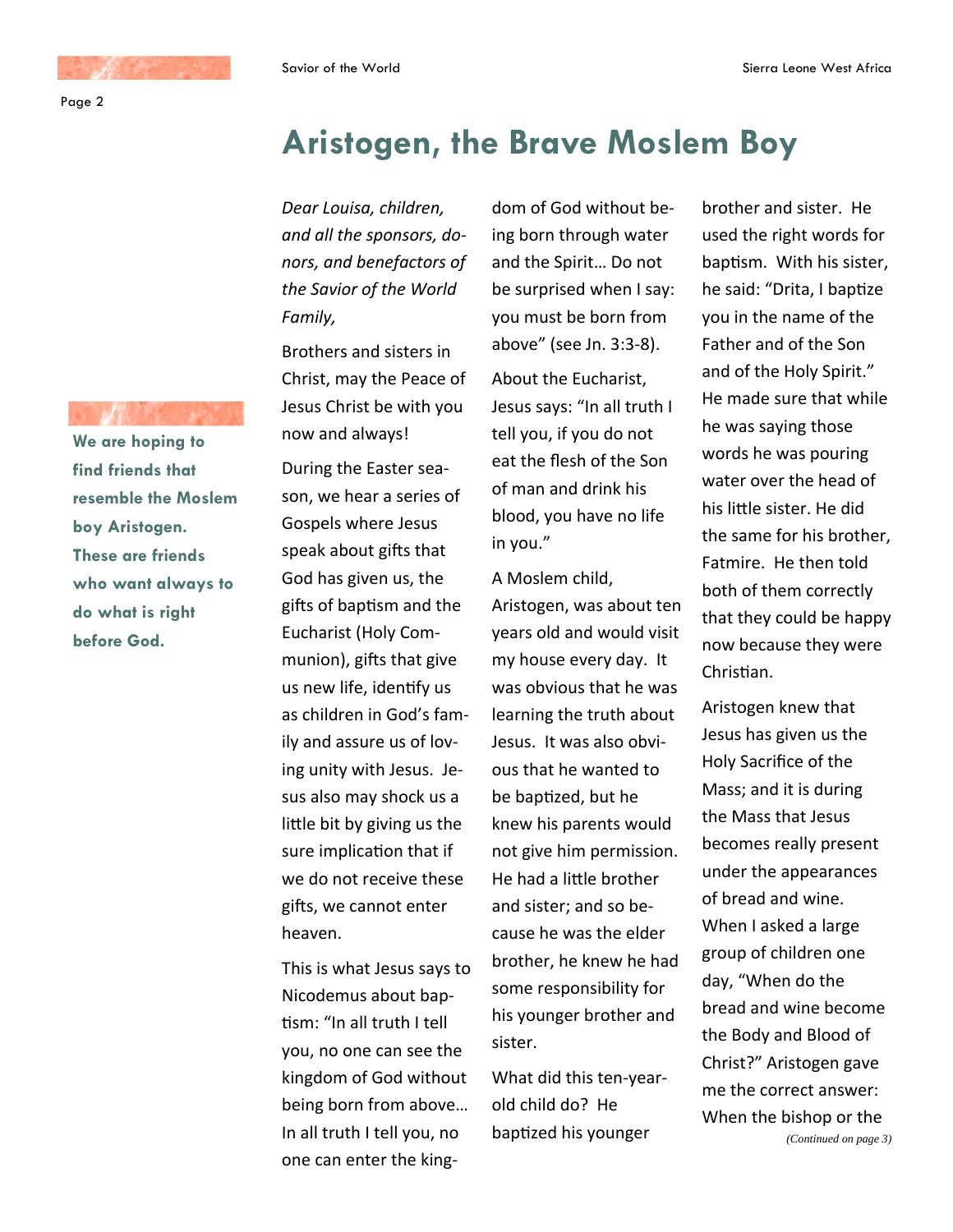Page 3

# **Aristogen, the Brave Moslem Boy**

priest says the words, "Take this, all of you, and eat of it, for this is my Body given up for you," the bread becomes the Body of Christ. When the bishop or the priest says the words, "Take this, all of you, and drink from it, for this is the chalice of my Blood, the Blood of the new and eternal covenant which will be poured out for you and for many for the forgiveness of sins. Do this in memory of me," the wine becomes the Blood of Christ.

Aristogen gave this answer in front of all the children. He was stammering and stuttering because he has a speech defect. When all the children listened to him, they started laughing. He laughed with them. He was not ashamed of his defect: he knew that was his personal weakness.

*(Continued from page 2)* When we receive the gifts that God wants to give us, we know what is important in life. We are not trying to please our friends. If we are girls, we are not trying to get any kind of boyfriend. If we are boys, we are not just trying to get any kind of girlfriend. We are hoping to find friends that resemble the Moslem boy Aristogen. These are friends who want always to do what is right before God. Our closest friend is God. This means that we always want to be with Jesus with the full knowledge that Jesus wants us to be with him in heaven. We pray always.

> Even though Aristogen's parents were Moslem, they gave him the permission to be bapƟzed and receive his First Communion. The Moslem father of sixteen children then asked me to give him baptism and

First Communion. He also asked me for the Sacrament of Confirma-Ɵon. What does that sacrament do?

In Acts 1:8, Jesus says to his apostles on the Day of the Ascension, "You will receive the power of the Holy Spirit which will come on you, and then you will be my witnesses not only in Jerusalem but throughout Judaea and Samaria, and indeed to earth's remotest end." The Greek word for "witness" is martyr. Indeed when you read John's Gospel in the Greek language that John wrote, you notice that the word "martyr" comes up 44 Ɵmes, 14 times in reference to John the Baptist.

The Easter season ends with the day of Pentecost, the day when the power of the Holy Spirit came upon Mary and the Apostles and the other disciples who were with them. It was

**It was the day when they became martyrs for Jesus, ready to live for Jesus without fear, and die for Jesus without fear.**